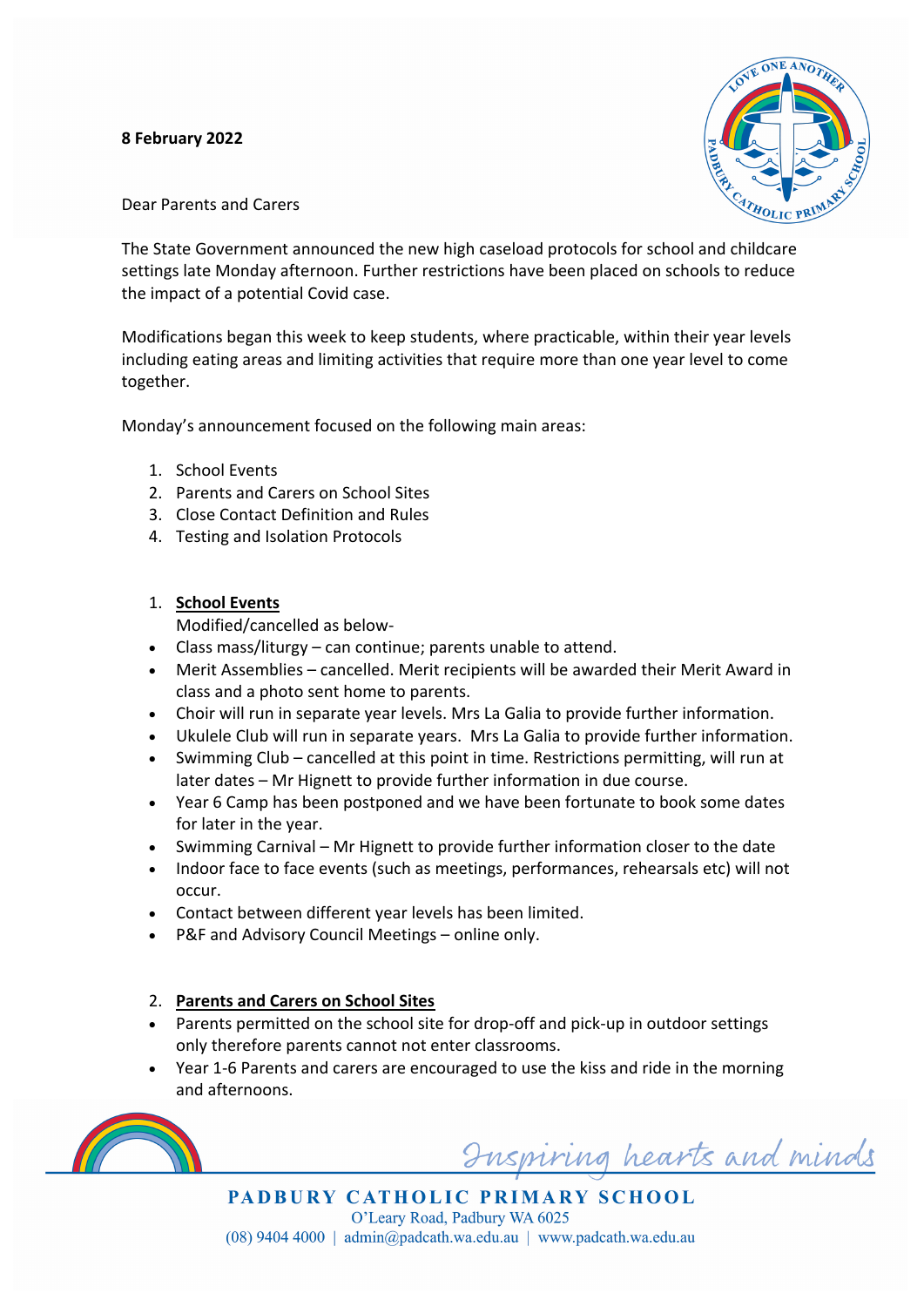- Classrooms open at 8.30am and the lessons commence at 8.45am we ask parents to drop students off between these times so that students can go straight to their classrooms to avoid waiting in the school grounds.
- Gatherings of parents on school sites is to be avoided including gathering in close proximity on the verandas in the mornings/afternoons.

**ONE ANO** 

- If you need to walk your child to the classroom, please farewell them on the veranda. PK and K parents hand children over to the staff outside the door.
- Parent volunteers not permitted in the classroom.
- A parent or carer should only attend the school office in the event of significant pastoral or welfare issues related to their child; wherever possible interactions between staff and parents should take place over the phone or online.
- Parent-teacher meetings are restricted to online or telephone.
- Mask wearing for parents in the outdoors on a school site where 1.5m physical distancing cannot be maintained.

## 3. **Close Contact Definition and Rules**

A specific school, and early childhood and education centre, close contact definition for a high caseload environment will be in place from today. It will be similar to the definition that applies to the general community and is designed to safely reduce the number of staff and students considered as close contacts.

- self-isolate for a minimum of seven days; and
- at Day 7, if symptoms still present, continue isolating until symptoms clear; or
- if no symptoms after Day 7, you can leave self-isolation. No testing required.

The definition of a close contact with a positive case in a school or childcare setting is as follows:

- A household member or intimate partner of a person with COVID who has had contact with them during their infectious period
- Face-to-face contact for 15 minutes or more with an infectious person, where a mask was not worn by the exposed person or the person with COVID-19;
- Interaction for more than two hours in a small indoor space, or interaction for more than two hours in a classroom environment with an infectious person, where masks have been removed for this period; or
- Someone who is directed by WA Health that they are a close contact.

# 4. **Testing and Isolation Protocols**

If students, families or staff in schools or childcare centres have been in an exposure site, they are encouraged to get a PCR test to confirm if they are COVID-19 positive. The new testing and isolation guidelines include:

#### **confirmed positive case**

#### **symptomatic close contact**

self-isolate for seven days from the date of contact with positive case; and

take a PCR or RAT on Day 1 or as soon as possible, hearts and minds

### PADBURY CATHOLIC PRIMARY SCHOOL O'Leary Road, Padbury WA 6025  $(08)$  9404 4000 | admin@padcath.wa.edu.au | www.padcath.wa.edu.au